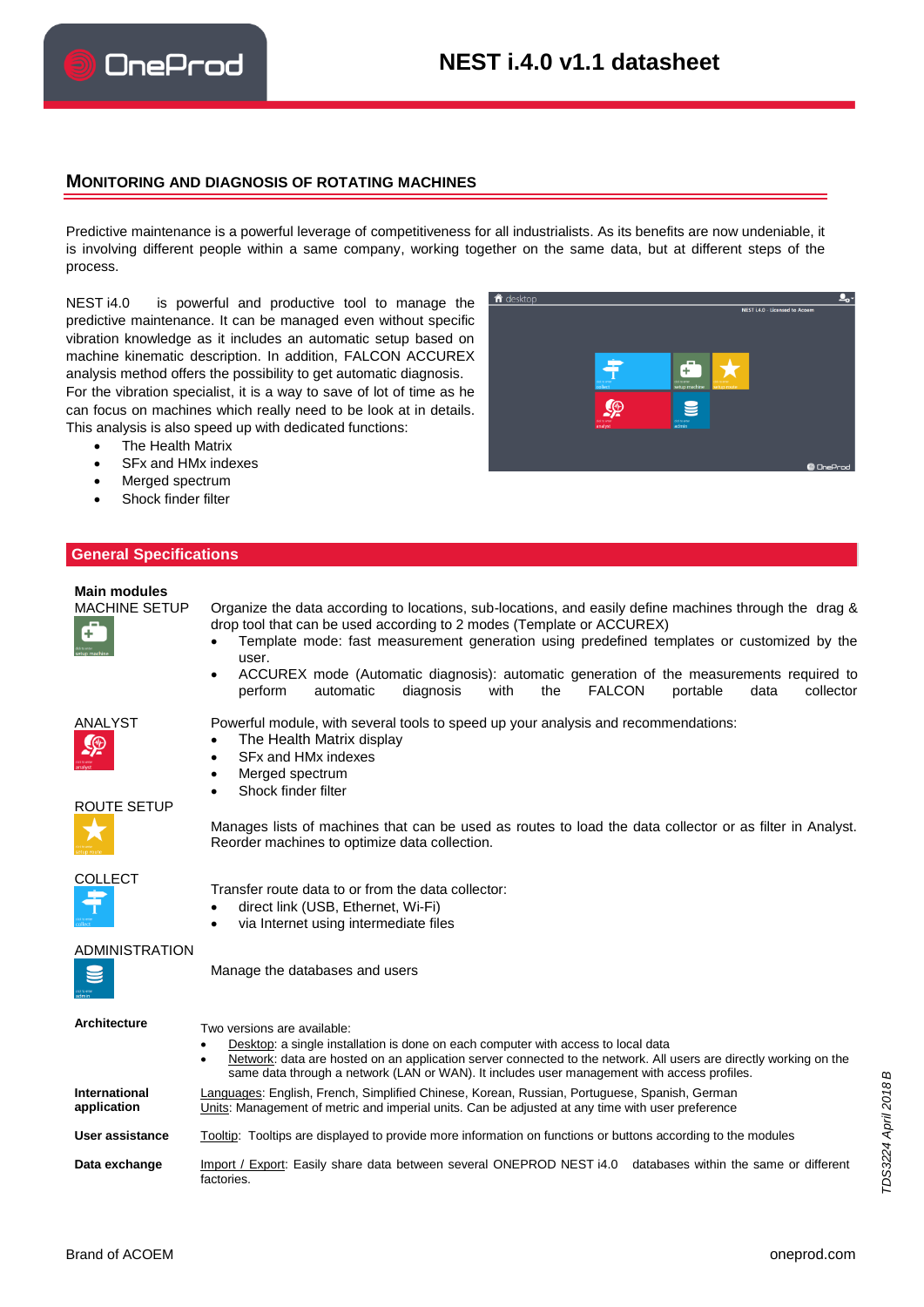

# **Automatic reporting capabilities**

To improve maintenance planning and operations, one needs to be able to display in a very easy way:

- what has been detected through predictive maintenance technologies what has to be done
- when it should be done

ONEPROD NEST i4.0 provides reporting capabilities, automatically illustrated and easily accessible.

| Ineprod<br><b>Brand of ACOIM</b>                                                                                                                                                                                                                                                                                                                                                                                                                                                | page 11.5<br>sen à       |                                                                                                                              |
|---------------------------------------------------------------------------------------------------------------------------------------------------------------------------------------------------------------------------------------------------------------------------------------------------------------------------------------------------------------------------------------------------------------------------------------------------------------------------------|--------------------------|------------------------------------------------------------------------------------------------------------------------------|
| <b>Expertise Report</b>                                                                                                                                                                                                                                                                                                                                                                                                                                                         |                          | oads                                                                                                                         |
|                                                                                                                                                                                                                                                                                                                                                                                                                                                                                 |                          |                                                                                                                              |
|                                                                                                                                                                                                                                                                                                                                                                                                                                                                                 | FOR STREET               | THE R. P. LEWIS CO., LANSING MICH.<br><b>SCALE</b>                                                                           |
|                                                                                                                                                                                                                                                                                                                                                                                                                                                                                 |                          | -<br><b>SERVICE</b><br><b>SOF</b><br><b>SERVICE</b>                                                                          |
| <b>Cold Ave and West</b><br><b>Lower Clarke Amazon - Mark</b><br>$\frac{1}{\sqrt{2}}\frac{1}{\sqrt{2}}\frac{1}{\sqrt{2}}\frac{1}{\sqrt{2}}\frac{1}{\sqrt{2}}\frac{1}{\sqrt{2}}\frac{1}{\sqrt{2}}\frac{1}{\sqrt{2}}\frac{1}{\sqrt{2}}\frac{1}{\sqrt{2}}\frac{1}{\sqrt{2}}\frac{1}{\sqrt{2}}\frac{1}{\sqrt{2}}\frac{1}{\sqrt{2}}\frac{1}{\sqrt{2}}\frac{1}{\sqrt{2}}\frac{1}{\sqrt{2}}\frac{1}{\sqrt{2}}\frac{1}{\sqrt{2}}\frac{1}{\sqrt{2}}\frac{1}{\sqrt{2}}\frac{1}{\sqrt{2}}$ | <b>Brand Street</b>      | <b>STAR</b><br>$-249.2$<br><b>Sales</b>                                                                                      |
| <b>LEWIS</b>                                                                                                                                                                                                                                                                                                                                                                                                                                                                    | <b>PARTICULAR COLUMN</b> | provide the state of the providers of the provider state of the state of the state of the state of the state of              |
|                                                                                                                                                                                                                                                                                                                                                                                                                                                                                 |                          | <b>Company's &amp; Democratical Company</b>                                                                                  |
|                                                                                                                                                                                                                                                                                                                                                                                                                                                                                 |                          | the party and the property of the property and the property of the company of the company of<br>Southeast and American buyer |
|                                                                                                                                                                                                                                                                                                                                                                                                                                                                                 |                          |                                                                                                                              |
|                                                                                                                                                                                                                                                                                                                                                                                                                                                                                 |                          |                                                                                                                              |

- **Analysis reports** Automatic reporting: reports are automatically generated just in a touch of a button. They are available at any time, for a single machine or group of machines with an active table of contents.
	- Selectable content: Synthesis Information, Diagnosis & Recommendation, Analysis.
	- Filtering and sorting; machines can be easily filtered and sorted according to their name, status, advice, measurement date.
	- Format: DOCX
	- Automatic picture insertion: machine pictures, pictures attached in appendix (analysis, thermographic) or taken with FALCON data collector, are automatically printed out in the reports
	- Template customization: templates of prelisted report types can be modified to adjust the content automatically extracted from the database. It manages the layout, including the possibility to add your own logo.

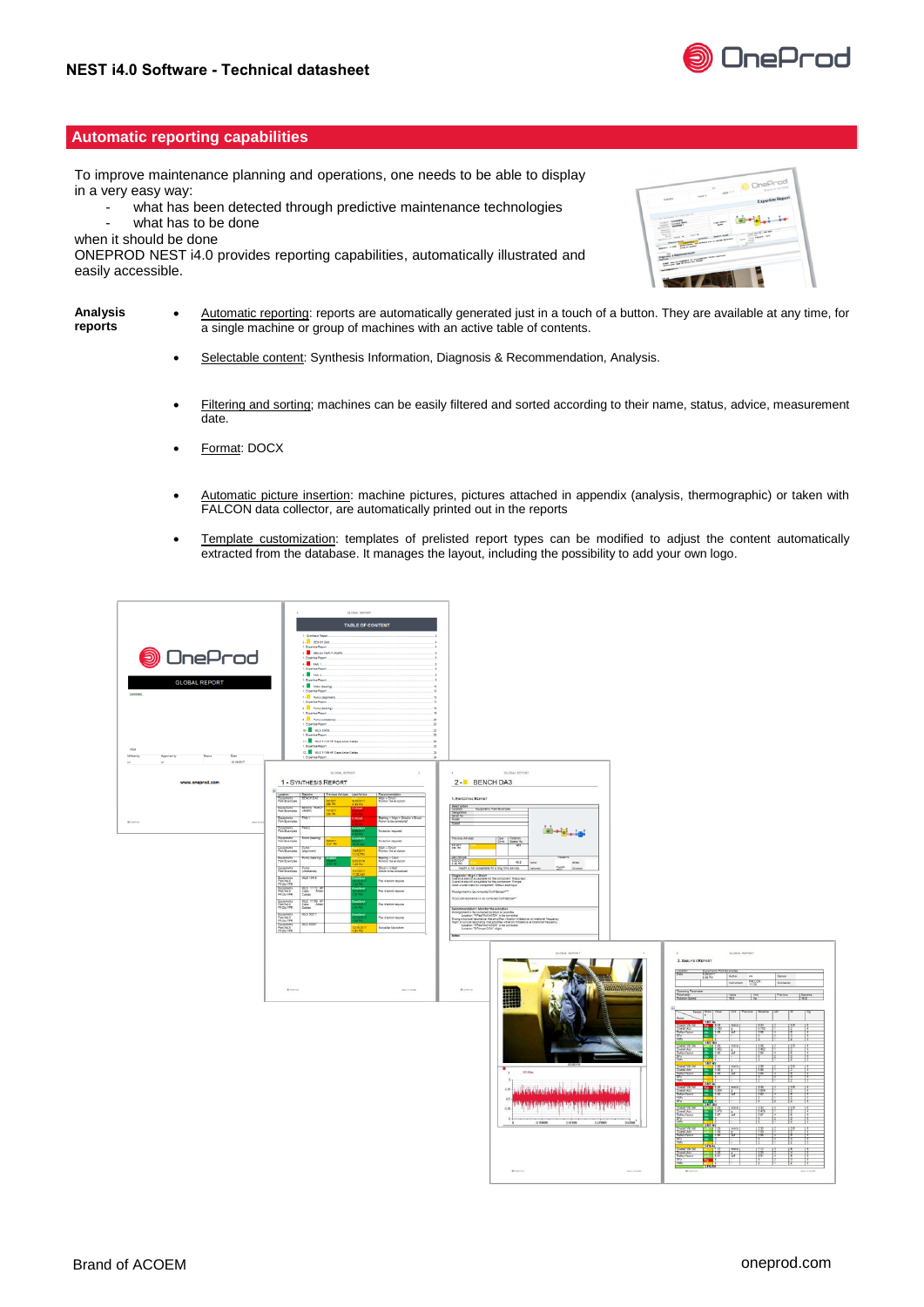

#### **Data Presentation**

ONEPROD NEST i4.0 offers a user-friendly interface, providing an easy access to relevant information, whatever the number of machines monitored is, and whoever is using the software.



| <b>Structure</b>              | Data structure: within a single database, it is possible to organize machines into several locations and sub locations to<br>٠<br>have them displayed in a quick and easy format.<br>Data browsing tools: the navigation from the top site view to the detailed analysis view and reports can be made<br>$\bullet$<br>through different ways. One or several tools are available according to the NEST i4.0 module in use:<br>Classic drill-in<br>$\Omega$<br>Navigation toolbar<br>$\circ$<br>Tree structure<br>$\circ$                                                                                         |
|-------------------------------|------------------------------------------------------------------------------------------------------------------------------------------------------------------------------------------------------------------------------------------------------------------------------------------------------------------------------------------------------------------------------------------------------------------------------------------------------------------------------------------------------------------------------------------------------------------------------------------------------------------|
| <b>Presentation</b>           | Location picture: pictures can be added to locations and sub locations<br>Machine position: the machine can be positioned on the location picture to provide an easy access to the machine<br>٠<br>monitoring data<br>Machine picture: picture of the machine can be added for a better presentation of the results. If none is available, a<br>$\bullet$<br>schematic view can automatically be generated from the MACHINE SETUP module.<br>Measurement point position: measurement points can be positioned on the machine picture or schematics to provide a<br>٠<br>very visual presentation of the results. |
| Display modes •               | Map mode: display on a map or image for a navigation that is as visual and intuitive as possible<br>Icons: display as icons for a better balance between detailed information and visual information<br>$\bullet$<br>List: display as a list, for maximum details and multiple sorting possibilities for the available information<br>Tree structure: A tree structure is also available in all NEST i4.0 modules                                                                                                                                                                                                |
| <b>Machine</b><br>information | Bearing reference: the machine bearings can be selected from the bearing database. Bearing characteristics are then<br>$\bullet$<br>automatically imported and frequencies of interests automatically displayed in the graphic tool<br>Custom. Bearing: the bearing database can be completed by the end user, if the bearing reference cannot be found.<br>٠<br>File attachment: documents such as drawings or other document that might be useful at the analysis step can be<br>٠<br>attached to each machine                                                                                                 |
| Data mining                   | User notes: one can input written description notes associated to each machine.<br>٠<br>Type of information displayed: the machines can be displayed according to several types of information in the, in order<br>$\bullet$<br>to help the user quickly finding machines of interest:<br>The ADVICE view presents the machines according to the last expert advice. The 3 previous advices are<br>$\circ$<br>also displayed                                                                                                                                                                                     |

- $\circ$  The ALARM view presents the machines according to their alarm status. This view also shows the number of alerts and the number of days of measurement delay.
- FLAT view: the FLAT view corresponds to the powerful capability of displaying a whole factory into a single view. It is then possible to sort the machines displayed according to several criteria
- **Filter on machines:** filters can be applied on machines from the ANALYST modules to only display given machines, with selectable filter options: alarm status, expert advice, not measured, route

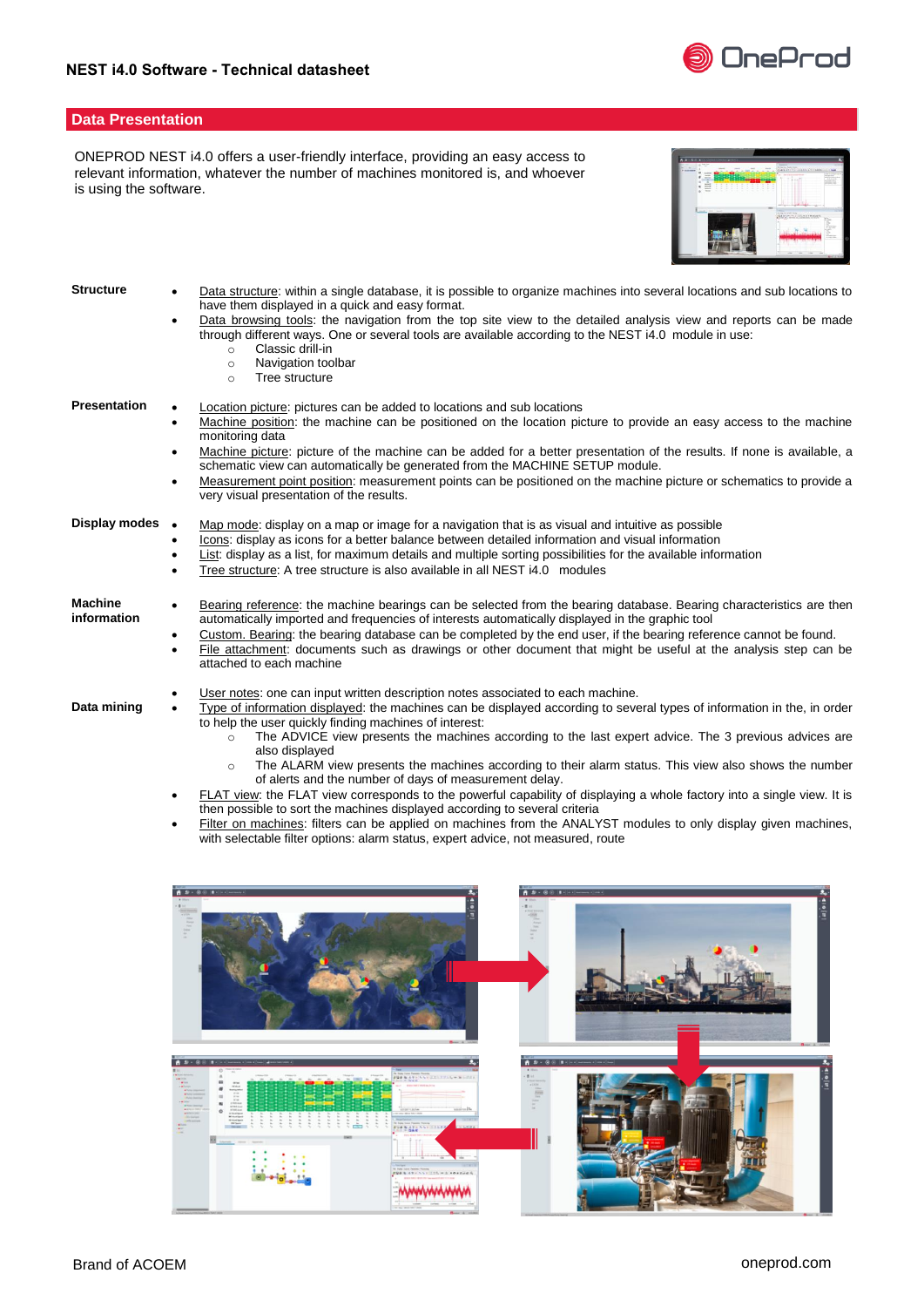

# **Portable data collection dedicated features**

ONEPROD NEST i4.0 provides all features required to organize the assets into data collection routes.

The routes contain all information required to make productive and easy measurements: location pictures, machines pictures, machines and measurement points' position on the pictures...



| Route creation •             | Definition of the list of machines: selection of the machines contained in a route<br>Modification of the order of the measurement points: It is possible to rearrange the order of the measurement points so<br>that they are presented automatically in the most productive way once the operator is in front of the machine.<br>Smart reorder: organise the route in the order it has been measured during the previous collect.<br>Split machines: As the focus is given to the measurement points, it is possible to split machines in the data collection<br>process (e.g. measuring of machine A and B on the left side, before measuring machine A and B on the right side)                                                                                                                        |
|------------------------------|------------------------------------------------------------------------------------------------------------------------------------------------------------------------------------------------------------------------------------------------------------------------------------------------------------------------------------------------------------------------------------------------------------------------------------------------------------------------------------------------------------------------------------------------------------------------------------------------------------------------------------------------------------------------------------------------------------------------------------------------------------------------------------------------------------|
| Quick launch                 | Single machine: a quick launch feature is provided to send a machine to a FALCON portable data collector by touching<br>a button, without pre-creating a route. It makes it very convenient for quick testing.<br>Multiple machines: it is possible to send several machines at once in this mode. The machines are displayed as<br>individual machines and not as part of the same route.                                                                                                                                                                                                                                                                                                                                                                                                                 |
| Transfer mode                | Direct USB connection: the files are transferred to a FALCON connected directly to the computer with its USB cable<br>$\bullet$<br>Local network: the files are transferred to a FALCON connected to the network with an Ethernet plug or through a Wi-<br>Fi connection.<br>Transfer through intermediate files: the use of intermediate files allows for transferring routes through a USB stick, and,<br>for example, after a transfer by e-mail                                                                                                                                                                                                                                                                                                                                                        |
| Route setup<br>pictures      | Automatic insertion of pictures taken with FALCON: FALCON offers the unique possibility to add route related pictures<br>to the machine setup. Once a picture of a machine or location is taken on the field with FALCON, it is automatically<br>uploaded and stored into the NEST i4.0 software when the measurement data are uploaded.                                                                                                                                                                                                                                                                                                                                                                                                                                                                   |
| Route related<br>information | Audio note: audio notes recorded on the field while measuring with FALCON are automatically uploaded to the<br>NEST i4.0 database and available to any user at the analysis step<br>Written note: notes typed in the field while measuring with FALCON are automatically uploaded to the NEST i4.0<br>$\bullet$<br>database and available to any user at the analysis step. Written notes can be automatically printed in the data<br>collection reports.<br>Predefined notes: loaded in the data collector to make the input easier and faster.<br>Inspection picture: inspection pictures taken in the field while measuring with FALCON are automatically uploaded to<br>$\bullet$<br>the NEST i4.0 database, available to any user at the analysis step, and printed out automatically in the reports. |
| Off-Route<br>management      | Machines uploading from FALCON Off-Route mode: machines are automatically created in NESTi4.0 database.<br>Merge Off-Route measurements with existing machines.                                                                                                                                                                                                                                                                                                                                                                                                                                                                                                                                                                                                                                            |

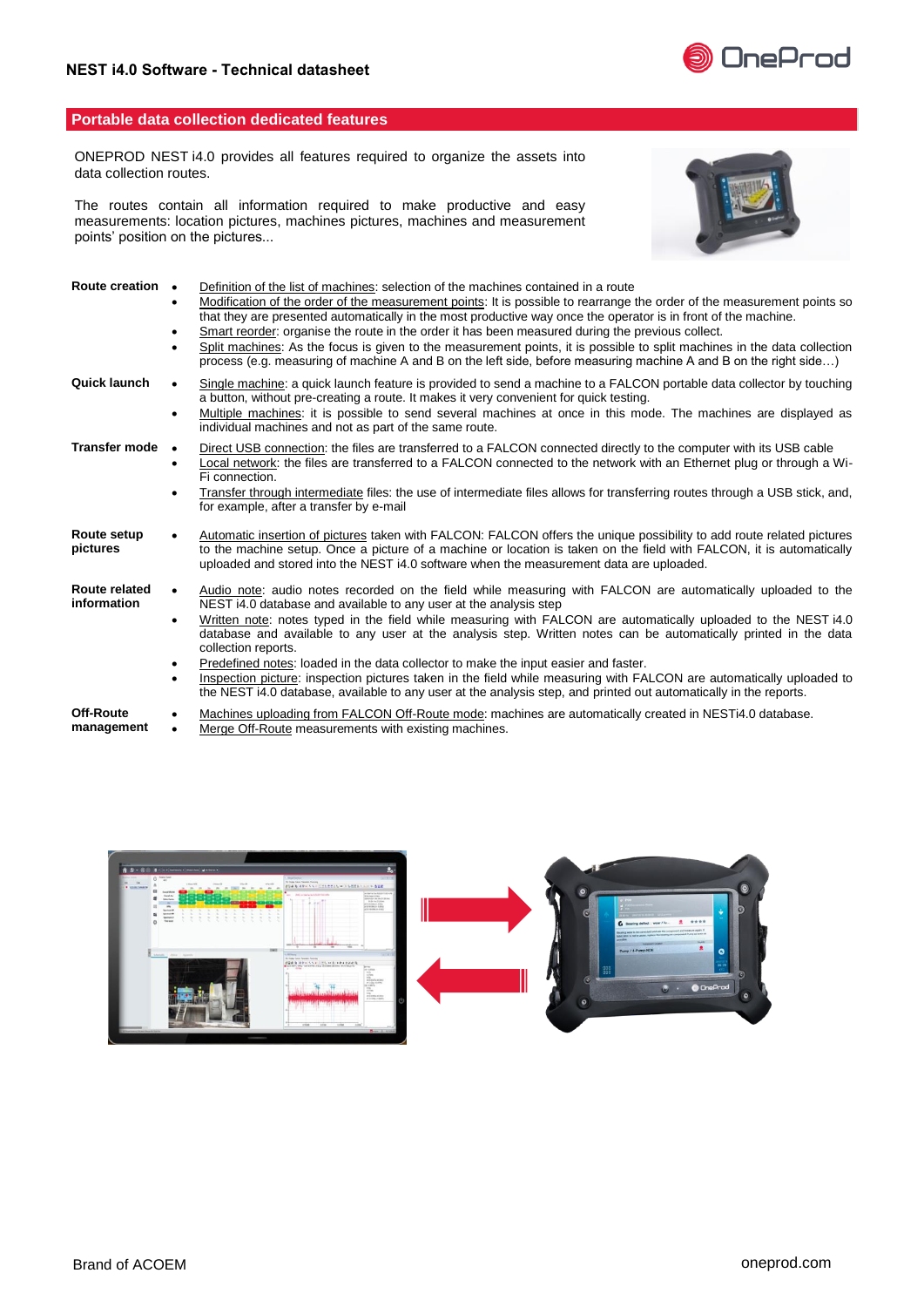

#### **Assistance to machine setup**

ONEPROD NEST i4.0 offers all tools required to perform fast and easy measurement setup.

The FALCON automatic diagnosis capabilities, coupled to the NEST i4.0 automatic measurement setup, puts vibration analysis at the grasp of anyone, but ONEPROD NEST i4.0 also offers various productivity tools for expert users.

| <b>Drivers</b> | Couplings                   |            | Transmissions |  |     |         | Driven |              |  |  |  |
|----------------|-----------------------------|------------|---------------|--|-----|---------|--------|--------------|--|--|--|
| $\circledR$    |                             | 卫生存节       |               |  |     | $\circ$ |        |              |  |  |  |
|                | <b>Limited Edition Mode</b> |            |               |  | Add | Delete  |        | Set as photo |  |  |  |
|                | Machine properties          |            |               |  |     |         |        |              |  |  |  |
| Property       |                             | Value      |               |  |     |         |        |              |  |  |  |
| Sensor Type    |                             | Trianial   |               |  |     |         |        |              |  |  |  |
| Setup mode     |                             | Accurex    |               |  |     | м       |        |              |  |  |  |
| Machine Type   |                             | Flood Spec |               |  |     |         |        |              |  |  |  |
| Speed unit     |                             | RPM        |               |  |     |         |        |              |  |  |  |
| Power Unit     |                             | kW         |               |  |     |         |        |              |  |  |  |

**Automatic setup** Accurex mode (automatic diagnosis): The drag & drop tool allows for an easy graphic description of the machine. The measurements required to perform FALCON automatic diagnosis are then automatically generated.

Templates mode: The drag & drop tool allows for an easy graphic description of the machine.

- Visual Health Matrix based manual setup
- The measurement generated can be generated from one or several templates. Templates are supplied by ACOEM and can be fully adjusted by the user.
- Modification on multiple selection of parameters on a machine
- Management of measurement for accelerometer, velocimeter or proximity probes

Triaxial / uniaxial sensor: automatic management of the type of sensor

| Available<br>components<br>in the drag &<br>drop tool | Driver:           | ⊛<br>Motor                                                                                                                                                     |  |  |  |  |  |  |  |  |
|-------------------------------------------------------|-------------------|----------------------------------------------------------------------------------------------------------------------------------------------------------------|--|--|--|--|--|--|--|--|
|                                                       | Coupling:         | ₩<br>⋕<br>Flexible coupling,<br>Rigid coupling                                                                                                                 |  |  |  |  |  |  |  |  |
|                                                       | Transmission:     | ◘<br>Belt/pulley transmission,<br>Chain transmission,<br>⋪<br>╬<br>Angular or bevel gearbox<br>Gearbox.                                                        |  |  |  |  |  |  |  |  |
|                                                       | Driven component: | ৩<br>$\bigotimes$ <sub>Fan,</sub><br>$\circ$<br>Centrifugal compressor,<br>Pump,<br>Lobe compressor.<br>∞<br>᠇᠇<br>Alternator or generator<br>Shaft.<br>Roller |  |  |  |  |  |  |  |  |
|                                                       |                   |                                                                                                                                                                |  |  |  |  |  |  |  |  |

**Custom component** This type of component is used to create any machines which are not listed above: custom labelling, 1 to 8 bearings, 1 or 2 outputs to connect it to other components.

**Machine management** Machine copy / paste: it is very easy to create one or several machines at a time just by simple copy/paste of other machines

Import / Export: Easily share data between several ONEPROD NEST i4.0 databases within the same or different factories

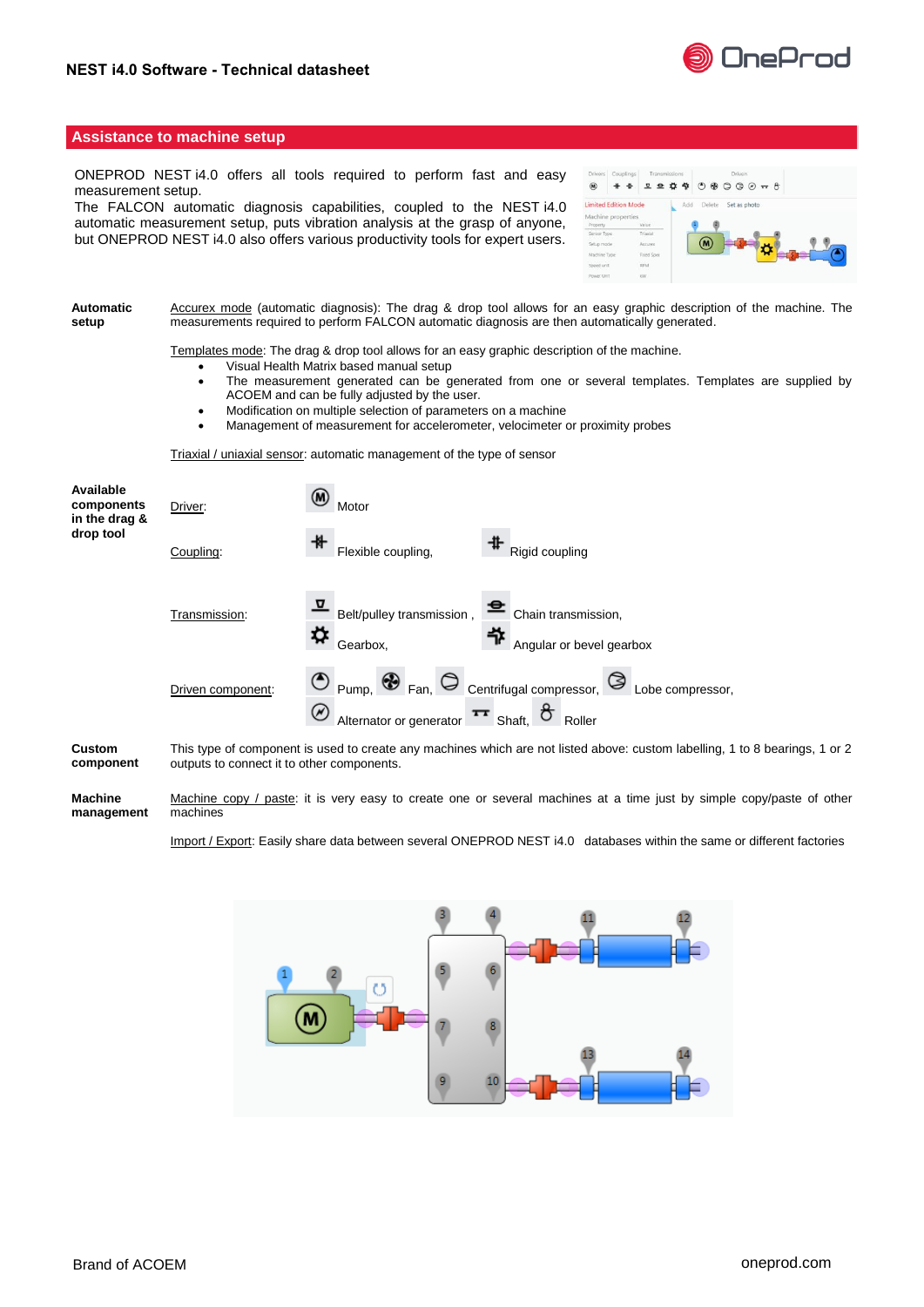

# **Analysis & diagnosis capabilities**

When it comes to analysis and diagnosis, ONEPROD NEST i4.0 is certainly the most productive tool on the market, featuring the unique Health Matrix presentation.

| <b>Health Matrix</b>                    | Matrix view: the Health Matrix is the most productive data presentation available on the market for diagnosis purposes.<br>All monitoring and diagnosis indicators are presented into a single matrix view: Measurement locations are presented<br>in columns and parameters in rows with their alarm status. Once alarm thresholds are adjusted, the user can know at a<br>glance if there is a defect and where it is located on the machine                                                                                                                                                                                                                                                                                                                                                                                                                                                                                   |
|-----------------------------------------|----------------------------------------------------------------------------------------------------------------------------------------------------------------------------------------------------------------------------------------------------------------------------------------------------------------------------------------------------------------------------------------------------------------------------------------------------------------------------------------------------------------------------------------------------------------------------------------------------------------------------------------------------------------------------------------------------------------------------------------------------------------------------------------------------------------------------------------------------------------------------------------------------------------------------------|
| <b>Trending</b>                         | Trending capabilities: trends can be displayed on the whole measurement history for each parameter or on the filtered<br>$\bullet$<br>measurement history.                                                                                                                                                                                                                                                                                                                                                                                                                                                                                                                                                                                                                                                                                                                                                                       |
|                                         | Several plots can be added on a trend and information related to each plot is displayed.<br>$\bullet$                                                                                                                                                                                                                                                                                                                                                                                                                                                                                                                                                                                                                                                                                                                                                                                                                            |
| <b>Standard</b><br><b>Parameters</b>    | Scalar data: Running speed, Overall vibration level (acceleration, velocity, displacement), bearing defect factor<br>$\bullet$<br>Tri-axial accelerometer: Management of tri-axial measurements for FALCON portable data collector<br>$\bullet$                                                                                                                                                                                                                                                                                                                                                                                                                                                                                                                                                                                                                                                                                  |
| Type of<br>signals                      | FFT.<br>$\bullet$<br>Envelope spectrum<br>$\bullet$<br>Time waveform<br>$\bullet$                                                                                                                                                                                                                                                                                                                                                                                                                                                                                                                                                                                                                                                                                                                                                                                                                                                |
| <b>ONEPROD</b><br>technology            | Defect factor: Indicator embedding ONEPROD expertise and representative of the bearing health condition of the<br>$\bullet$<br>machine<br>SFx: Shock Finder index is based on the ACOEM Shock Finder technology. You can see at a glance the location on<br>$\bullet$<br>the machine generating shocks without the need to analyse in detail every time waves<br>HMx: Harmonic index indicates if low or medium frequency spectra include significant harmonic families. You can see<br>$\bullet$<br>at a glance the location on the machine generating high level of harmonics without the need to analyse in detail every<br>spectra                                                                                                                                                                                                                                                                                           |
| <b>Automatic</b><br>post-<br>processing | On FFT: Peak amplitude value; Broadband energy calculation<br>$\bullet$<br>On Envelope spectrum : Peak amplitude value; Broadband energy calculation<br>On measurement history: Post-processing indicators can be defined at any time. ONEPROD NEST i4.0 offers the<br>$\bullet$<br>possibility to calculate the value of this indicator on the whole measurement history, thus providing you the ability to<br>trend it over time, even if it has never been measured before.<br>Modification of the rotation speed: If the rotation speed was not measured, it can be modified by the expert. All post-<br>$\bullet$<br>processing can be automatically recalculated for the given measurement date, taking into account the adequate<br>rotation speed.                                                                                                                                                                       |
| Diagnosis-<br>related<br>features       | Expert Recommendation: Summary and free description text to be filled in by the expert, associated to a measurement<br>$\bullet$<br>control date of the machine.<br>Expert full diagnosis: Summary and free description text to be filled in by the expert, associated to a measurement<br>$\bullet$<br>control date of the machine.<br>Automatic screenshot attachment: Measurement and diagnosis can be illustrated by adding screenshots of the graphic<br>$\bullet$<br>tool by a touch of a button. These pictures are automatically printed out in the reports<br>Inspection picture attachment: Inspection pictures can be attached to a control date, either manually by the user or<br>$\bullet$<br>automatically if the measurement is coming from FALCON portable data collector. These pictures are printed out<br>automatically in the reports<br>Audio comment: Listen to the FALCON audio comment recorded in situ |
|                                         | Expert advice tag: Once the analysis is done, the expert can tag the measurement control with his/her advice, which<br>di agencii en the elegan status af the modeling expedients the tune of display actested in NEOT, EVOELLENT, COOD                                                                                                                                                                                                                                                                                                                                                                                                                                                                                                                                                                                                                                                                                          |

will prevail on the alarm status of the machine according to the type of display selected in NEST: EXCELLENT, GOOD, FAIR, CRITICAL. Each advice tag is represented by a different colour code (GREEN, LIGHT GREEN, ORANGE, RED)

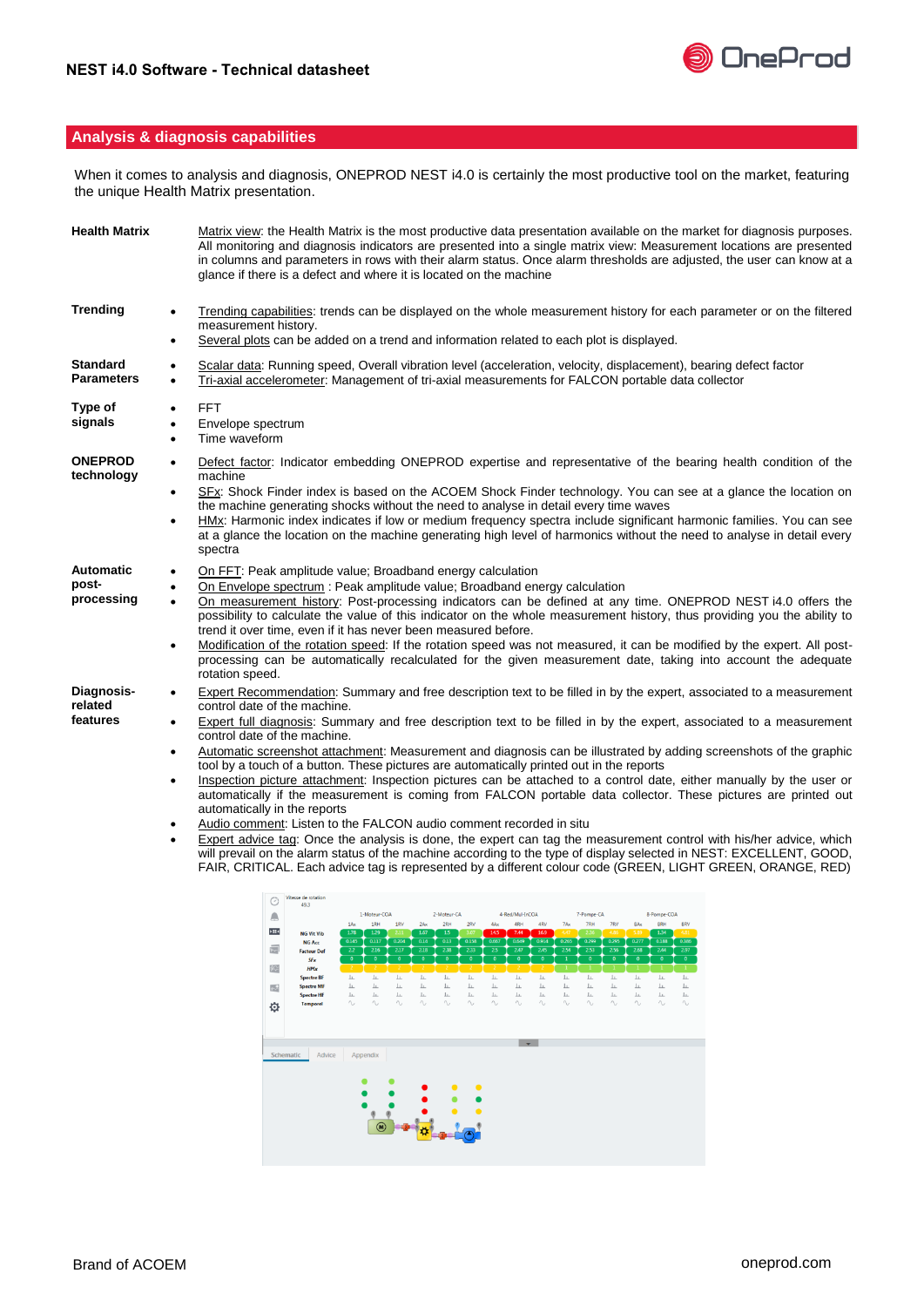

#### **NEST i4.0 Graphic tool capabilities**

ONEPROD NEST i4.0 graphic analysis tool offers powerful diagnosis capabilities, leaving the experts with the certainty to have all they need at hand to issue the most accurate diagnosis.

In addition to standard tools, ONEPROD NEST i4.0 users also benefit from dedicated technology relying on years of experience in the field of vibration analysis of rotating machines

| <b>ONEPROD</b><br>dedicated<br>technology | Merged spectrum: displays for the analysis of a single plot including all spectra from a point with the best resolution<br>(e.g., merging low frequency, middle frequency and high frequency spectra that were basically measured separately).<br>Shock Finder Filter: it can be applied manually by post-processing in the ONEPROD NEST i4.0 graphic tool. It embeds<br>ONEPROD expertise to highlight the presence of abnormal periodic shocks and reveals mechanical faults at a very<br>early stage.<br>Bode Ellipse spectrum: Patented display allowing for reliable critical speed characterization when measuring the run-up<br>coast-down phase with FALCON              |  |  |  |  |  |  |  |
|-------------------------------------------|----------------------------------------------------------------------------------------------------------------------------------------------------------------------------------------------------------------------------------------------------------------------------------------------------------------------------------------------------------------------------------------------------------------------------------------------------------------------------------------------------------------------------------------------------------------------------------------------------------------------------------------------------------------------------------|--|--|--|--|--|--|--|
| Data<br>comparison                        | Baseline: The baseline date can be defined by the user to facilitate the comparison with other data. It can be modified<br>at any time, e.g., after each maintenance operation<br>Superposition:<br>Manual superposition of signals from the same measurement (different measurement location) or from<br>$\circ$<br>different measurement controls in the history<br>Automatic superposition with the baseline measurement control date<br>$\circ$<br>Automatic superposition with the previous measurement control date<br>$\circ$<br>Automatic 3D waterfall view on the measurement history<br>$\circ$<br>Quick display of single spectrum from the waterfall view<br>$\circ$ |  |  |  |  |  |  |  |
| General<br>display option                 | Multiple windows: Each signal is opened in a new window. Superposition is done manually<br>Frequency unit: Hz, RPM or Order<br>Vibration unit preferences: IS or Imperial<br>Cursor customization: Colour, thickness, texture, number of harmonics, number of sidebands, elementary<br>displacement step<br>Other settings: Background colour, X and Y gradation grid, gradation numerical format, printer margins                                                                                                                                                                                                                                                               |  |  |  |  |  |  |  |

User notes area: Possibility to add comments on any graph to be printed.

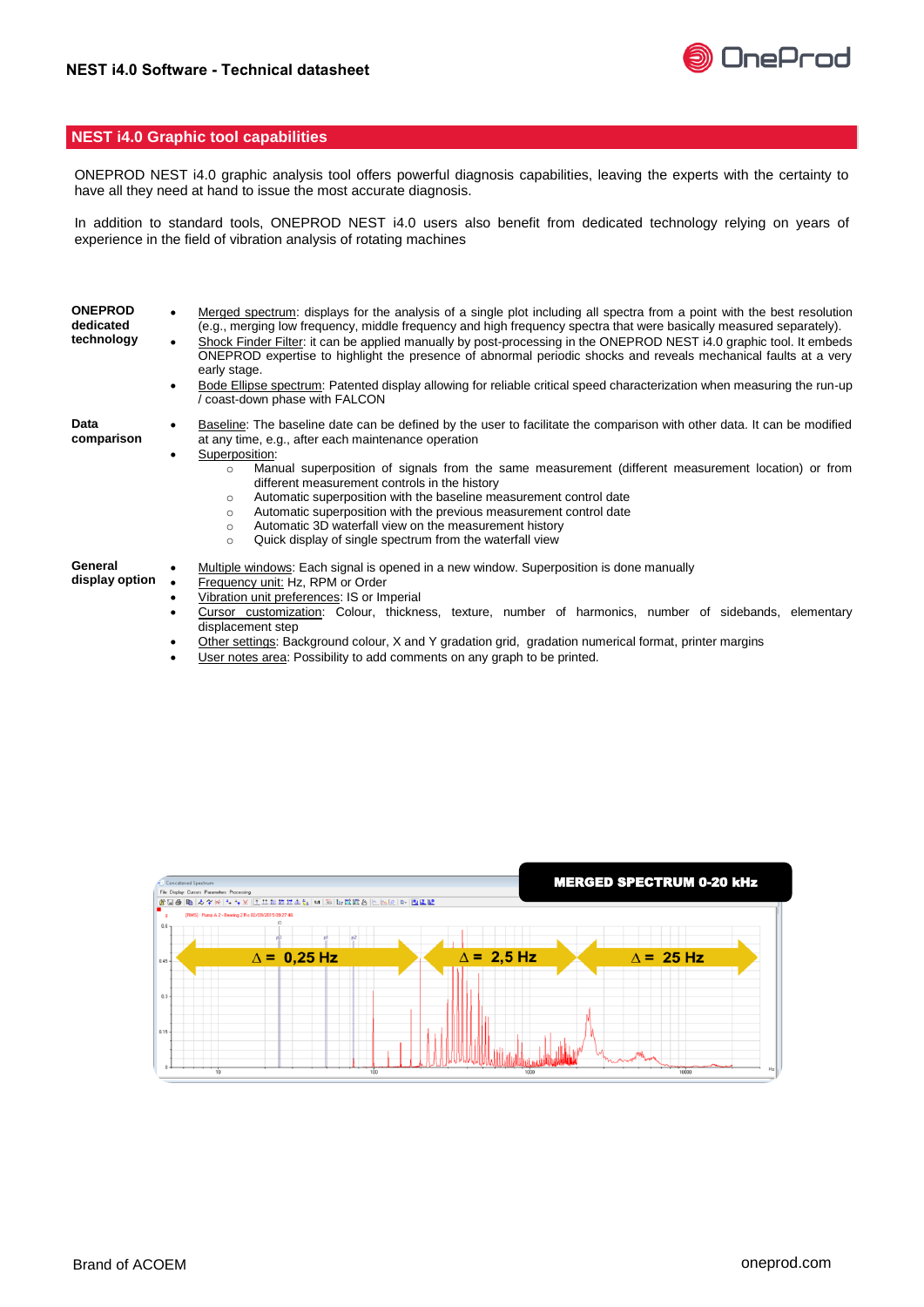

| <b>FFT</b>                        | Cursors:<br>$\bullet$                                                                                                                                                                                                                                                                                                                                                                                                                                                                                                                                                                                                      |
|-----------------------------------|----------------------------------------------------------------------------------------------------------------------------------------------------------------------------------------------------------------------------------------------------------------------------------------------------------------------------------------------------------------------------------------------------------------------------------------------------------------------------------------------------------------------------------------------------------------------------------------------------------------------------|
|                                   | Simple cursor with indication of frequency and amplitude in 3 units (acceleration, velocity and displacement).<br>$\circ$<br>Double cursor with indication of frequency and amplitude of each pointer and their distance. Indication of<br>$\circ$<br>RMS value between cursors.<br>Copy/paste function to position other double cursors with the same distance.<br>$\circ$<br>Sideband cursor with adjustment of the number of lines<br>$\circ$<br>Copy/paste function to position other cursors with the same distance<br>$\circ$<br>Multi-cursor mode (several independent single cursors on the same graph)<br>$\circ$ |
|                                   | FFT Display options:<br>$\bullet$<br>Switch button to select the amplitude of the signal to display (automatic integration or derivation of the<br>$\circ$<br>signal): acceleration, velocity or displacement<br>Linear or logarithmic X and Y scales<br>$\circ$<br>Frequency in Hz, RPM or Order<br>$\circ$<br>Scales: automatic, fixed, zoom<br>$\circ$<br>Amplitude in dB, EU or spectral density<br>$\circ$<br>Amplitude RMS / Peak / Peak-to-Peak<br>$\circ$                                                                                                                                                          |
|                                   | Post-processing: Cepstrum<br>Fault frequencies: Automatic prepositioning of expected frequencies of the point or the whole machine. Automatic<br>$\bullet$<br>adjustment by post-processing if the rotation speed is modified.<br>Bearing frequencies: Automatic prepositioning of bearing characteristic frequencies. Automatic adjustment by post-<br>$\bullet$<br>processing if the rotation speed is modified                                                                                                                                                                                                          |
| Time<br>waveform                  | Display options: Standard view, Circular view<br>Orbit post-processing:<br>$\bullet$<br>3 modes: unfiltered, harmonic (H1, H2, H3), low pass<br>$\circ$<br>Selection of time limits: manual or automatic (number of cycles)<br>$\circ$<br>Filter post-processing: High pass, low pass, band pass, band cut, Shock Finder<br>٠<br>Auto spectrum post-processing: Automatic spectrum post-processing from the stored time waveform.<br>$\bullet$                                                                                                                                                                             |
| Order analysis<br>display*        | Bode diagram: Selection of harmonic 1 to 10 with possible superimposition<br>$\bullet$<br>Nyquist diagram: Selection of harmonic 1 to 10 with possible superimposition<br>٠<br>FFT display: Simple or waterfall<br>$\bullet$<br>Other type of display: Position (t), Position (RPM), Polar position, Orbit (filtered or not, with or without position), Ellipse<br>$\bullet$<br>spectrum, Ellipse Bode diagram, Waterfall Emax, rotation speed over time<br>* on measurements coming from FALCON Run Up Coast Down                                                                                                         |
| <b>Cross channel</b><br>analysis* | Amplitude spectrum<br>$\bullet$<br>Power spectrum<br>$\bullet$<br>Coherence function<br>$\bullet$<br>2/1 and 1/2 transfer functions, Cross-spectrum in modulus, phase, real part, imaginary part<br>$\bullet$<br>Display on one or two plots<br>$\bullet$                                                                                                                                                                                                                                                                                                                                                                  |

- UFF export for structure analysis software
- \* On measurements coming from FALCON FRF module